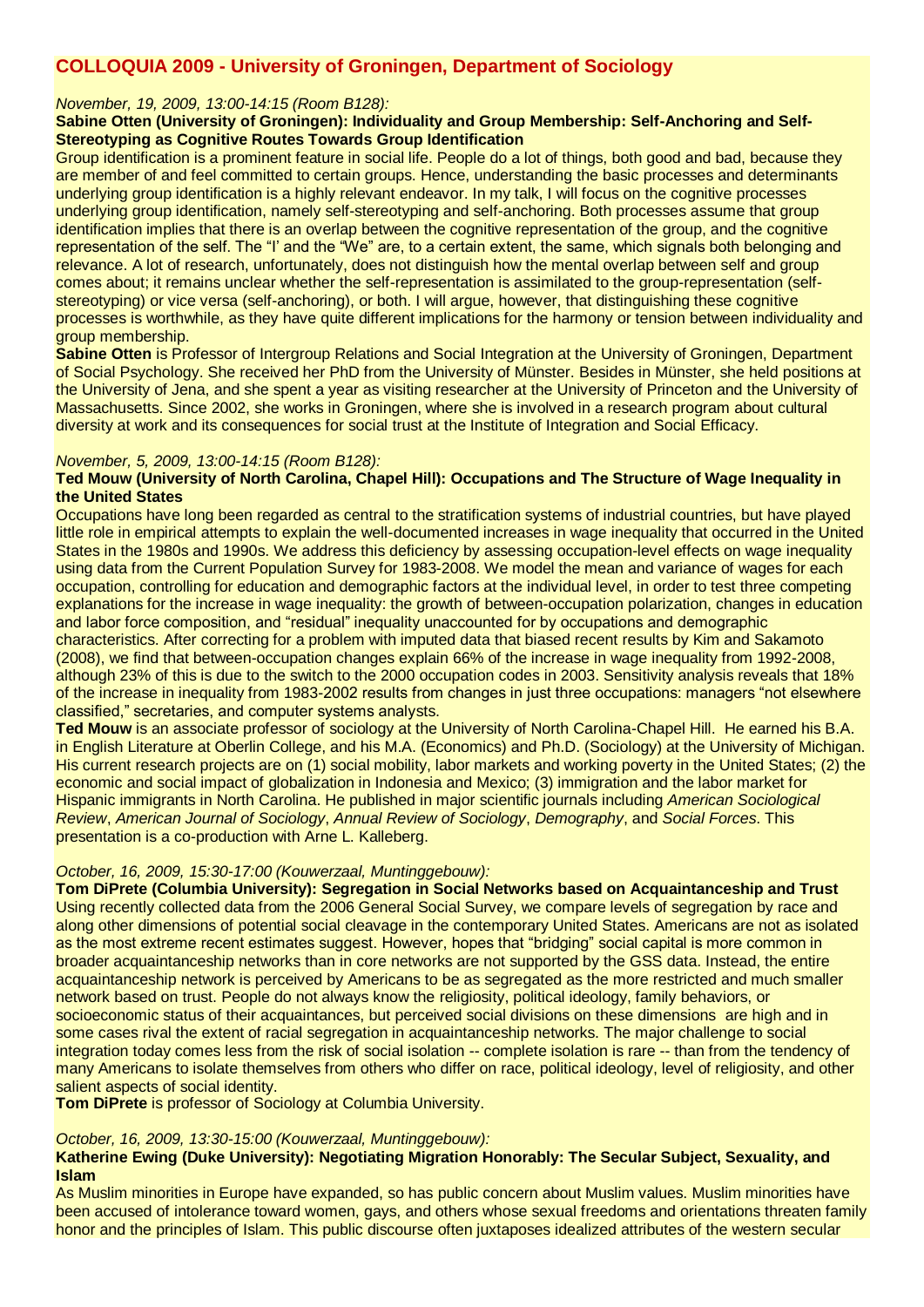subject such as autonomy or gender equality with representations of the Muslim as a stigmatized other whose possibly violent concerns with honor, tradition and Islam are antithetical to modern ideals. Based on ethnographic research primarily among Muslims in Germany, Turkey and Pakistan, I demonstrate how human rights discourse and the identity politics often associated with it naturalize reified identities such as the "oppressed woman" or the "homosexual." This reification generates seemingly fundamental incompatibilities between modernity and traditional Islam. It produces for many young diasporic Muslims unlivable subject positions that result from the collision of distinct, misrecognized, and politically polarized—but, I argue, not necessarily incompatible—notions of an authentic self.

**Katherine Pratt-Ewing** is professor of Anthropology at Duke University.

# *October, 15, 2009, 13:00-14:15 (Room B128):*

#### **Davide Barrera (Utrecht University): Ostracims in Small Groups: A Theory of Hostile Ties**

Ostracism in small groups, characterized by apparently coordinated hostile attitudes and actions of multiple members of the group directed against one individual group member (or against a small minority), is a widespread phenomenon occurring in various types of groups (e.g., organization units, school classes, prisons, religious groups, huntinggathering tribes). Nevertheless, the existing relevant literature has focused mainly on psychological antecedents, causes, and consequences of ostracism while a sociological analysis of the determinants of ostracism is still missing. In this paper, I propose to adopt a social network approach to analyze the individual ostracizing decisions: each ostracizing decision can be represented by the creation of a negative tie and the social conditions in which negative ties emerge can be captured by the personal networks of positive relationships in which both the ostracizer and the victim are embedded. Furthermore, I develop an integrated framework combining theoretical arguments from two different research traditions: sociological literature on emergence and enforcement of social norms and social psychological literature on the "black sheep" effect. Finally, I present a preliminary test of the main hypotheses using intra-organizational network data collected in a Dutch non-profit organization.

**Davide Barrera** obtained his PhD at the ICS / Department of Sociology, Utrecht University in 2005. Since September 2009 he is an assistant professor at the Department of Methods and Statistics, Utrecht University. His areas of research interests include social mechanisms, behavioral game theory, cooperation problems, and social networks. He published especially on the effects of social networks in trust and cooperation problems. His work is generally interdisciplinary, and applies various research techniques like surveys, vignette experiments, and, especially laboratory experiments.

#### *September, 17, 2009, 13:00-14:15 (Room B128):*

## **Frans Stokman (University of Groningen): Climate Change and Fundamental Solutions: Experiences from a Learning Journey to Greenland**

According to Lovelock's Gaia Theory, the present favourable conditions for life result from an instable equilibrium, caused by negative interactions between living organisms and material environment. If such equilibrium is disturbed, the negative interactions may shift into positive interactions, resulting in a non-linear transformation towards a new, for life very unfavourable, equilibrium. As these interactions are not taken into account in the IPCC reports, his predictions of the consequences of our present interventions, are much more alarming than those of IPCC. Gaia Theory is based on broad insights from Earth and Life sciences. Whereas Lovelock bases Gaia Theory and its predictions on scientific insights, he does not derive solutions from a scientific theory that includes insights from behavioural and social sciences. That implies that his solutions are not very convincing and mainly focused on Britain rather than Gaia itself. Fundamental solutions need to change our institutions in such a way that short-term goals are forced to be in line with long-term ones. Moreover solutions should solve not only energy problems, but also other urgent problems in a proactive way. Three of such solutions are elaborated:

- Regional organizations for solar energy plants in deserts and a High Voltage Direct Current (HVDC) grid and a worldwide ban on unsustainable electricity use after 2050;

- Local cooperative organizations for the production of decentralized sustainable electricity, heating, and cooling; - A sustainable economic growth index.

**Frans Stokman** is a Professor of Social Science Research Methodology at the University of Groningen. He is the author of many books and articles and his research interests include social network analysis, political analysis, decision making and the exertion of power. See also: his website.

#### *June, 18, 2009, 13:00-14:15 (Room B128):*

**Ernst Wit (University of Groningen, Department of Statistics and Probability): Network Modelling in Genomics** Gene networks are mathematical abstractions for a variety of interactions -- such as binding or transcription -- of a variety of genetic material, such as proteins or RNA. In this talk we discuss two types of examples: network identification via penalized graphical models and network dynamic estimation via statistically embedded differential equations.

**Ernst Wit** is Professor of Statistics and Probability at the University of Groningen since 2008. Before he held a Chair in Medical Statistics at the University of Lancaster. He holds Ph.D.s from the University of Chicago and Pennsylvania **State University.**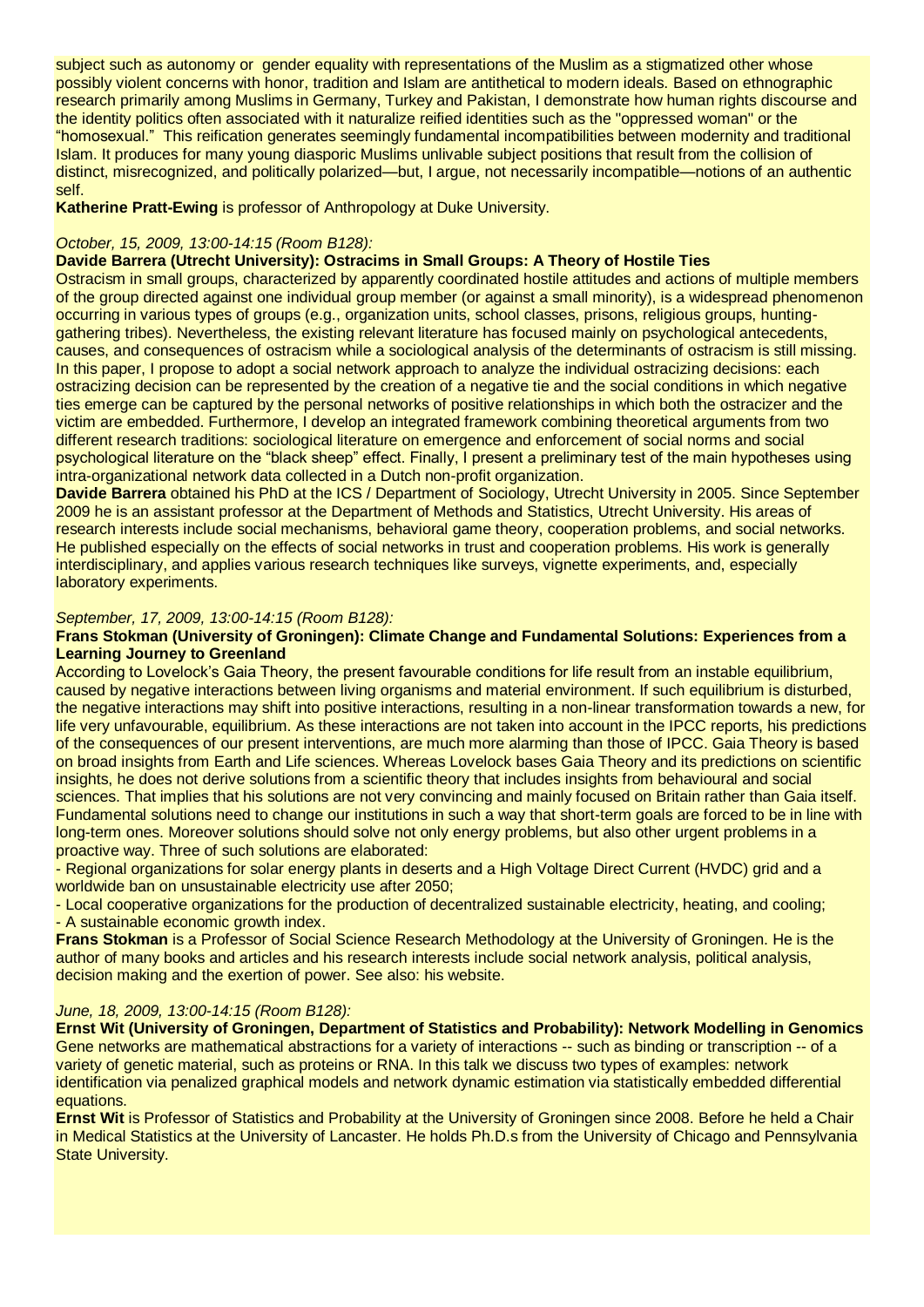# *May, 14, 2009, 13:00-14:15 (Room B128):*

**Linda Steg (University of Groningen, Department of Psychology): Values and Environmental Behavior**

Studies on human values typically make a distinction between egoistic and altruistic values. Various scholars proposed that a third value orientation is highly relevant for explaining environmental behavior, reflecting biospheric values. We conducted a series of studies to examine whether egoistic, altruistic, and biospheric values can indeed be distinguished in different countries. We further examined the validity of this distinction by studying relationships between values and behavior-specific beliefs. Values are generally not very predictive of environmental intentions and behavior. We hypothesized that this relationship is partly mediated by behavior-specific beliefs, and found empirical evidence for this proposition.

**Linda Steg** is associate professor in environmental psychology at the University of Groningen. Her research focuses on measuring, explaining, and changing environmentally significant behavior, in particular household energy use and car use. She is particularly interested in the role of values, norms, and different types of motivations in influencing behavior. She is Fellow of the Energy Delta Research Centre of the University of Groningen, president-elect of Division 4 'Environmental Psychology', and treasurer of Division 13 'Traffic and Transport Psychology' of the International Association of Applied Psychology (IAAP).

# *April, 16, 2009, 13:00-14:15 (Room B136):*

# **David Dunning (Cornell University): Why People Think They Are Better Than Other People: Wrong About Themselves or Wrong About Their Peers?**

My social psychological work focuses on self and social judgment. In my most widely-cited work, I explore why people tend to have overly favorable and objectively indefensible views of their own abilities and character. For example, a full 94% of college professors say they do "above average" work, although it is impossible for nearly everyone to be above average. In particular, I struggle to determine whether these self-congratulatory views are produced by errors in self-judgment (thinking one is too good) or social judgment (overestimating how bad other people are). My work suggests an answer, and the psychological processes underlying that answer.

**David Dunning** is Professor of Psychology at Cornell University. A past associate editor at the *Journal of Personality and Social Psychology* (Attitudes and Social Cognition), he is the executive officer of the Society for Personality and Social Psychology, where he currently sits on the executive council. His area of expertise centers on accuracy and error in self-judgment, as well as on eyewitness identification, the psychology behind behavior in economic games, and the role of motives and desire on visual and auditory perception.

#### *March, 19, 2009, 13:00-14:15 (Room B128):*

## **Ute Bültmann (University Medical Center Groningen, Department of Health Sciences): Mental Health and Work: Towards Work Disability Prevention and Sustainable Work Participation in Workers with Mental Health Problems**

During the past decade, mental health problems, such as anxiety, adjustment disorders, and depression, have emerged as a major public and occupational health problem in many countries, including the Netherlands. In the years to come, mental health problems are expected to increase, partly because of the increasing work pressure in a 24/7 economy and the aging workforce. Mental health problems are highly adverse in themselves, contributing substantially to years lived with disability. Moreover, they also trigger severe negative consequences: on the societal level, mental health problems contribute to sickness absence, early retirement, and work disability. On the individual level, mental health problems cause not only suffering but have also a negative impact on social functioning, social relationships, and work functioning. Work participation is important for both the individual and society. Mental health problems, however, tend to affect sustainable work participation and may even marginalize or exclude the worker from the labor market. In the Netherlands, about one in every three new work disability benefit recipients are disabled for work because of mental health problems. Given the serious individual suffering from mental health problems and the high social and economic cost implications for the individual worker, the workplace, the employer, the (occupational) health system, the insurance system, and society, the prevention of work disability in workers with mental health problems and the promotion of sustainable work participation is of utmost importance. Findings from collaborative research projects in Denmark and Canada will be presented. Moreover, avenues for future research and development in work disability prevention will be pointed out.

**Ute Bültmann** is Associate Professor and Rosalind Franklin Research Fellow at the Department of Health Sciences, Section of Work & Health at the UMCG, University of Groningen. Her research interests include the epidemiology of work & health and the prevention of work disability. She received her Ph.D. from Maastricht University and worked from 2003 to 2007 at the National Research Centre for the Working Environment in Copenhagen, Denmark.

# *March, 5, 2009, 12:00-13:00 (Room B128):*

## **Stuart Sweeney (University of California at Santa Barbara): Shifting Regional Patterns of Mexican Maize Production: Understanding the Context of Livelihood Risks from International Market Integration, Climate Change, and Domestic Government Policies**

One of the primary challenges in evaluating the implications of global environmental change for food systems is the high uncertainty associated with the interaction of climate variability, markets, public policy, cultural priorities and social values in production and consumption choices. Today these issues are central to international debates on future food availability and food security, with the recognition that policies promoting biofuels, the threat of climatic change, and the rising cost of petroleum, transport and agricultural inputs (including land and water) may well undermine future food availability. It is well recognized that food system vulnerability varies substantially across space